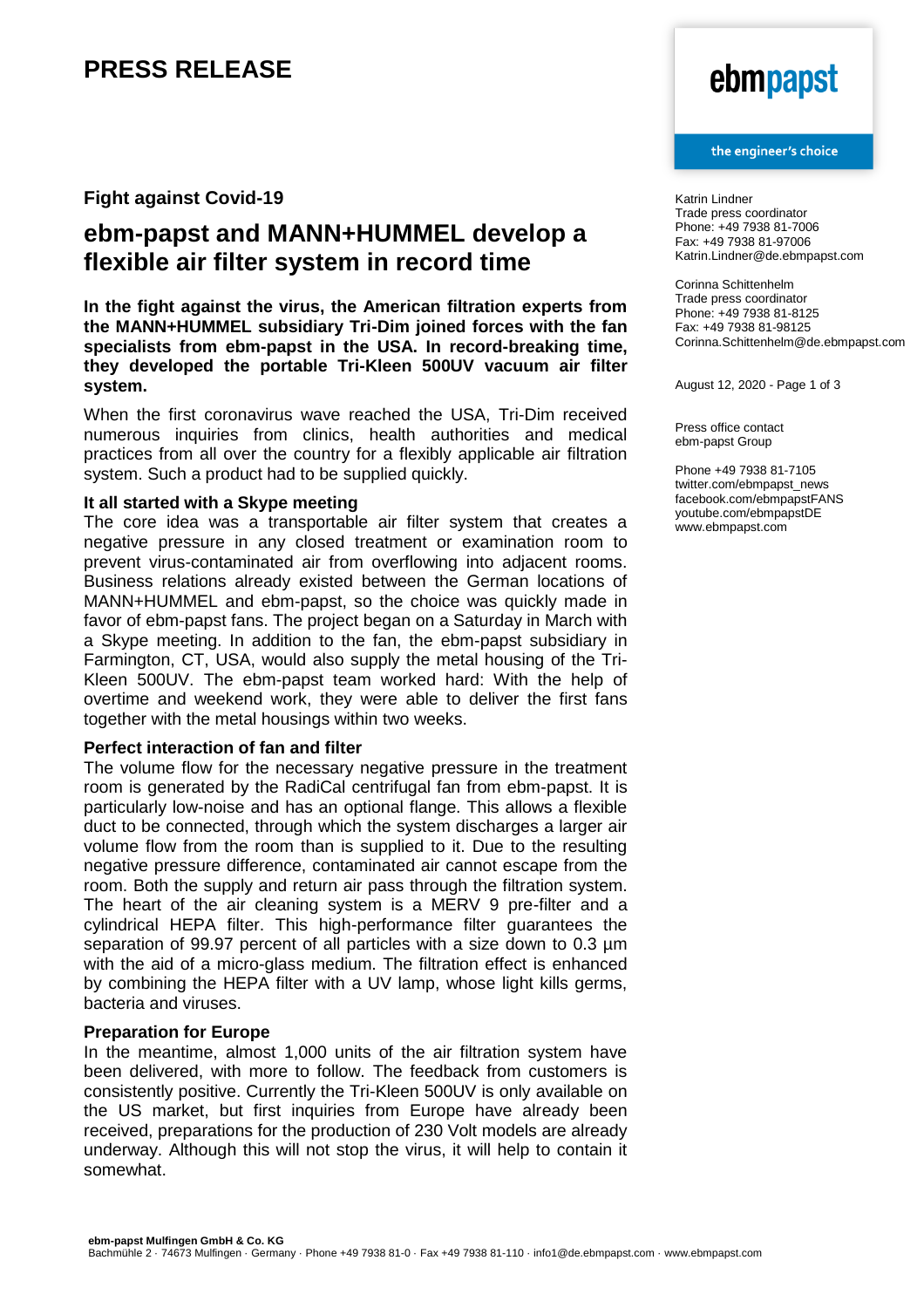# **PRESS RELEASE**

### **Fight against Covid-19**

## **ebm-papst and MANN+HUMMEL develop a flexible air filter system in record time**



Fig1: In record-breaking time, Tri-Dim and ebm-papst jointly developed the portable Tri-Kleen 500UV vacuum air filter system.



Fig 2: With the help of overtime and weekend work, the first fans together with the metal housings were delivered within two weeks.



Fig 3: In the air purifier, the RadiCal centrifugal fan from ebm-papst generates the volume flow for the necessary negative pressure in the treatment room.

# ebmpapst

#### the engineer's choice

Katrin Lindner Trade press coordinator Phone: +49 7938 81-7006 Fax: +49 7938 81-97006 Katrin.Lindner@de.ebmpapst.com

Corinna Schittenhelm Trade press coordinator Phone: +49 7938 81-8125 Fax: +49 7938 81-98125 Corinna.Schittenhelm@de.ebmpapst.com

August 12, 2020 - Page 2 of 3

Press office contact ebm-papst Group

Phone +49 7938 81-7105 twitter.com/ebmpapst\_news facebook.com/ebmpapstFANS youtube.com/ebmpapstDE www.ebmpapst.com